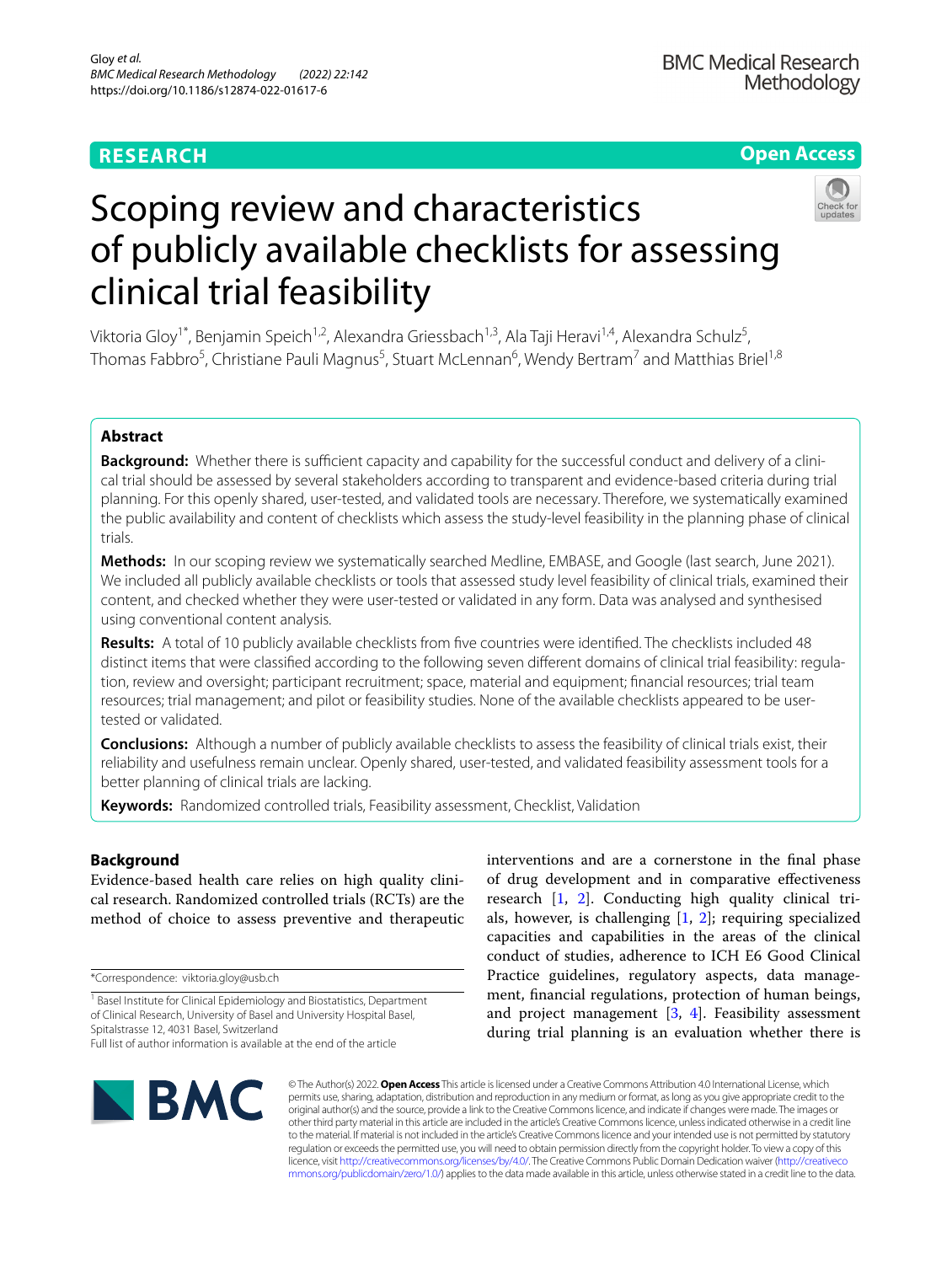sufficient capacity and capability for the successful conduct and delivery of a clinical trial  $[5]$  $[5]$ . This trial planning process aims to ensure that the design is practical within the intended setting, the resources required for delivery are available, and recruitment targets are realistic. It is distinctly diferent from a feasibility study. A feasibility study "asks whether something can be done, should we proceed with it, and if so, how" [\[6](#page-7-5)] and it can be among other considerations part of the feasibility assessment of a trial.

If the feasibility of a clinical trial is not established before commencement of the trial, there is the risk of poor performance, insufficient recruitment, and an unacceptable high number of protocol violations [\[3](#page-7-2)]. Previous research indicated that one out of four RCTs are not completed as planned, primarily because of poor recruitment [[7,](#page-7-6) [8\]](#page-7-7), which could likely be avoided with appropriate planning  $[9]$  $[9]$  $[9]$ . The same has been found with regards to non-randomized clinical trials [\[10](#page-7-9)]. Poor assessment of feasibility is a known factor which adversely afects efficient trial conduct  $[11]$  $[11]$  $[11]$ . Proper feasibility assessment during the planning process can help avoid premature discontinuations of clinical trials, which constitute a considerable waste of research resources. The assessment could be done by using checklists or tools that could tell the user whether a trial is likely to be successful or needs further adjustments at the planning stage. Whereas checklists exist with the aim to improve the reporting quality of pilot- and feasibility trials [\[6](#page-7-5), [12\]](#page-7-11), it is currently not known, whether there are validated and publicly available checklists that could be used to assess the study level feasibility of clinical trials during their planning. Therefore, we aimed to systematically identify available checklists with a focus on whole study and not site level feasibility assessment and to examine their contents.

#### **Methods**

A scoping review was conducted to identify feasibility checklists. Scoping reviews are used to map the existing literature, and are considered particularly suitable for complex or heterogeneous areas of research  $[13]$  $[13]$ . This study is reported adhering to the Preferred Reporting Items for Systematic reviews and Meta-Analyses (PRISMA) extension for Scoping Reviews [\[14\]](#page-7-13). No written protocol exists for this scoping review.

#### **Eligibility criteria**

Publicly available checklists that can be used to assess study level feasibility of a clinical trial, independent of the planning stage (e.g. protocol) or source (any country, university, funding agency, clinical trial organisation), were eligible to be included in the study. We aimed to focus on study level feasibility checklists and therefore excluded checklists focusing only on site level or program level feasibility assessment (see [Supplementary fle](#page-6-0) and [Supplementary excel fle](#page-6-1) for details) [[15](#page-7-14)].

#### **Information sources, search, and selection**

We systematically searched Medline and Embase via Ovid from inception to June 2021 without any language restrictions. In addition, BS and VG independently searched the internet via Google and the homepages of relevant research stakeholder organisations with prespecifed word combinations; initially in October 2019 and updated in June 2021. The internet was searched until BS and VG felt that saturation was reached (i.e. the last 20 hits did not reveal any new relevant information). The search strategy is presented in the **Supplementary** [information fle](#page-6-0).

Based on the eligibility criteria, VG along with either BS, AG, ATH, AS, TF, CMP, or MB screened all titles and abstracts of references found through the literature search for potentially eligible publications. Full texts of potentially eligible checklists were then independently screened by VG and either BS, ATH, AG, or MB. In case of disagreement, consensus was reached by discussion.

#### **Data extraction**

Of the included checklists, VG extracted information on source, country name, institution type, intended users, any description of user testing or validation, whether the checklist is provided with any instructions on how it has to be applied or how the result should be interpreted. All extractions were cross-checked by BS, ATH, or AG.

#### **Analysis**

Using the included checklist documents, VG performed conventional content analysis [\[16](#page-7-15)], focusing on items or themes common across checklists as well as those unique to individual policies. VG read and coded all checklists, with initial themes being identifed inductively using a process of open coding (i.e., no specifc preconceived codes were identifed or used; rather, codes emerged directly from the data). A coding framework was developed by a progressive process of classifying, comparing and refning text passages to create categories. The final coding framework was checked by the other co-authors to ensure consistency and validity. The results of the analysis were summarized in tables. One presenting characteristics of the included checklists and the other presenting the identifed items that may determine study level feasibility. In terms of critical appraisal of individual checklists, we checked whether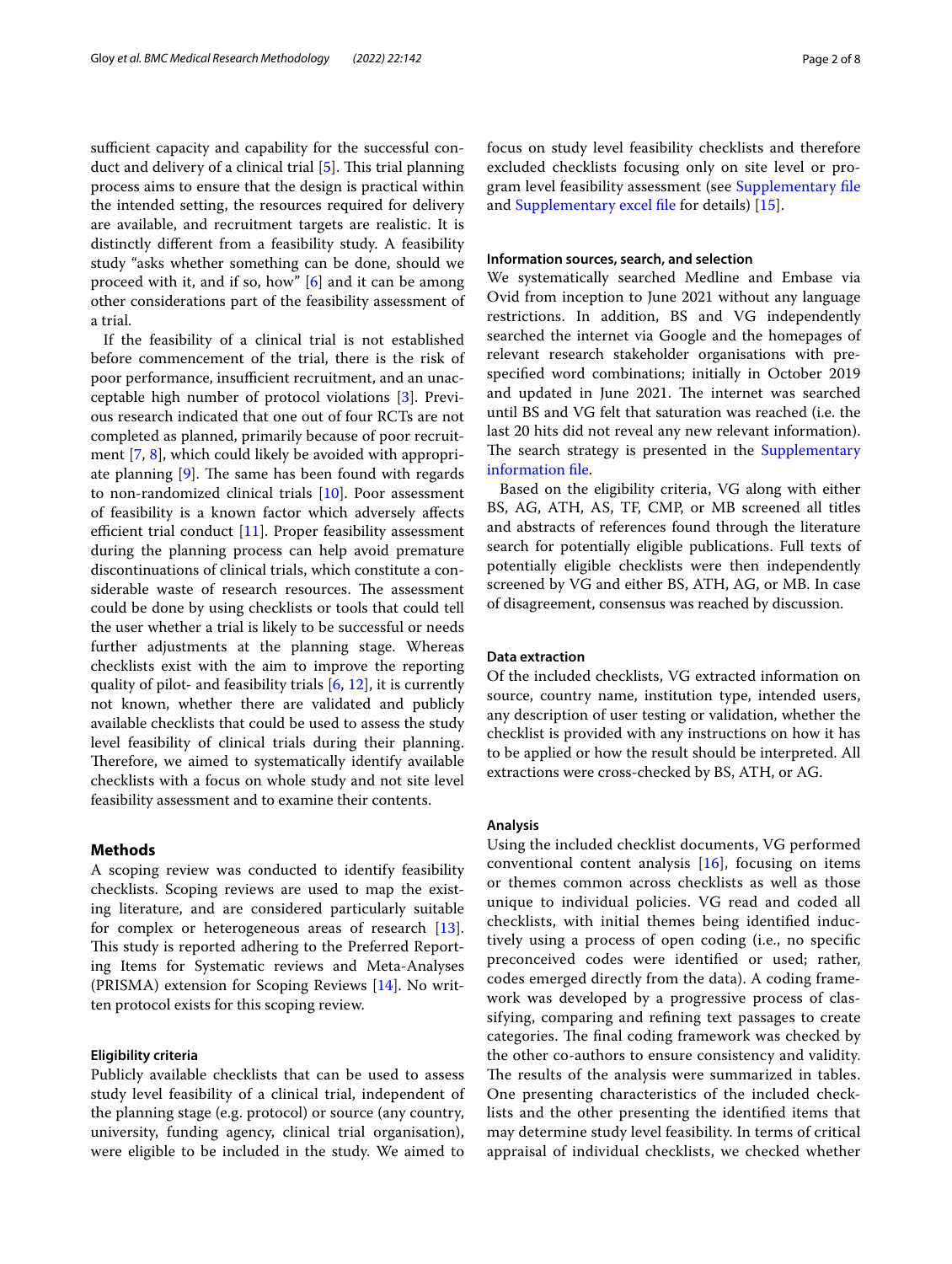they were user-tested or validated. The raw data can be found in a [Supplementary excel fle](#page-6-1).

#### **Results**

## **Selection of sources**

The literature search identified 6221 references of which one was included in the fnal analysis, and the internet search identifed 35 potential checklists of which nine were included (Fig. [1](#page-2-0)). Thus, in total we identified  $10$ publicly available checklists to determine study level feasibility of clinical trials.

#### **Characteristics of included checklists**

Out of the 10 included checklists, 5 were issued by universities  $[5, 17–20]$  $[5, 17–20]$  $[5, 17–20]$  $[5, 17–20]$  $[5, 17–20]$ , 3 by health care facilities  $[21–23]$  $[21–23]$ , and 2 by national research organisations  $[24, 25]$  $[24, 25]$  $[24, 25]$  $[24, 25]$  $[24, 25]$  (Table [1\)](#page-3-0). The checklists were from a total of 5 diferent countries, nine checklists were published in English and one in German. Intended users of the checklists were funders and investigators [\[24\]](#page-7-20), health care facilities and investigators [\[5](#page-7-4), [25](#page-7-21)], funders [[17](#page-7-16)], investigator only [\[18](#page-7-22), [19\]](#page-7-23), investigator and department chair or designee [\[20\]](#page-7-17) or investigator and research facilitator [\[21](#page-7-18)]. In one case, a university department required investigators to submit the flled checklist to their institutional review board before approval of a new trial [[20\]](#page-7-17).

Only four checklists indicated the information required for a feasibility assessment: trial protocol only [\[20](#page-7-17), [23](#page-7-19)], informed consent form, and other facility specifc forms [[22\]](#page-7-24), or grant proposal [\[24](#page-7-20)]. None of the included checklists provided information on whether they were user tested or validated. With the exception of one checklist [[23\]](#page-7-19), they did not provide any instructions on how to fll out the checklist or how to interpret the results of the assessment. In addition, the underlying evidence-base for the development of the identifed checklists (e.g., whether the checklist items were based on expert consensus) was missing for all checklists.

#### **Feasibility assessment items**

A total of 48 distinct items in relation to assessing the feasibility of a clinical trial were identifed (Table  $2$ ). These items were further categorised into  $7$ domains: regulation, review and oversight; participant

<span id="page-2-0"></span>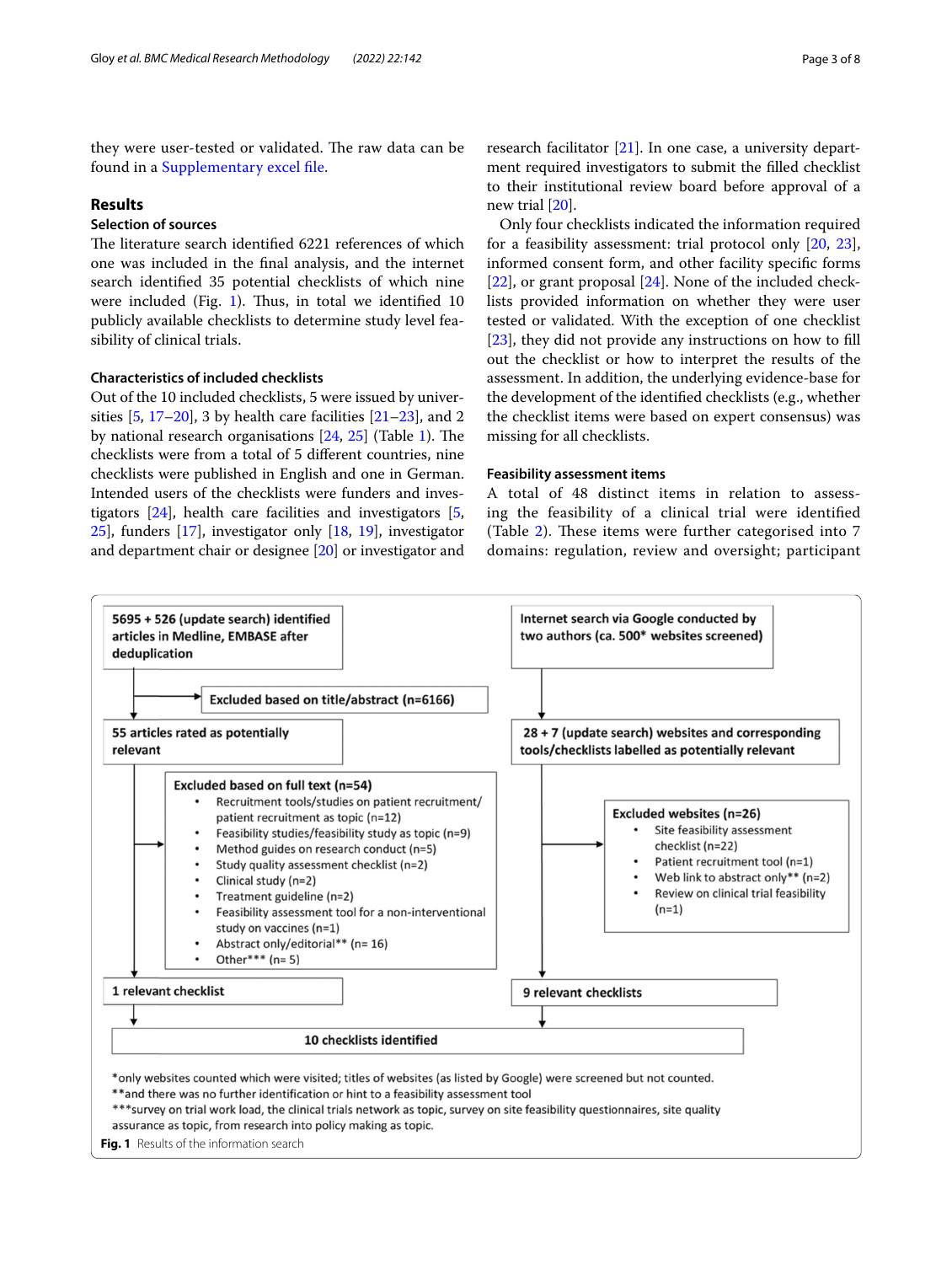#### <span id="page-3-0"></span>**Table 1** Characteristics of the included checklists

| Source                                                                                                                                                                          | <b>Country (language)</b>   | Institution type<br>Intended user                                             | Is indicated based on<br>which information<br>the assessment has to<br>be done?<br>Is indicated whether<br>the checklist is | <b>Explanations how to</b><br>fill out the checklist?<br>User testing<br>or validation<br>mentioned?<br><b>Evidence base</b> | <b>Number of items</b><br>(according to our<br>coding) included in<br>the checklist |
|---------------------------------------------------------------------------------------------------------------------------------------------------------------------------------|-----------------------------|-------------------------------------------------------------------------------|-----------------------------------------------------------------------------------------------------------------------------|------------------------------------------------------------------------------------------------------------------------------|-------------------------------------------------------------------------------------|
|                                                                                                                                                                                 |                             |                                                                               | implemented and<br>used on a regular<br>basis?*                                                                             | mentioned (e.g.<br>expert consensus)?                                                                                        |                                                                                     |
| National Institute<br>for Health Research,<br>Association of Medical<br>Research Charities<br>(AMRC) and NIHR<br>Medicines for Children<br>Research Network<br>(MCRN)<br>$[24]$ | United Kingdom<br>(English) | National research<br>Organization<br>Funder and investigator                  | Yes (grant proposal)<br>No                                                                                                  | No/no/no                                                                                                                     | 27                                                                                  |
| Clinical research centre,<br>ministry of health<br>Malaysia, Institute for<br>clinical research [25]**                                                                          | Malaysia<br>(English)       | National research<br>Organization<br>Health care facility and<br>investigator | No<br><b>No</b>                                                                                                             | No/no/no                                                                                                                     | 23                                                                                  |
| University of Calgary [17]                                                                                                                                                      | Canada<br>(English)         | University<br>Funder                                                          | No<br>No                                                                                                                    | No/no/no                                                                                                                     | 21                                                                                  |
| The University of North<br>Carolina, Office of Clini-<br>cal Trials [18]                                                                                                        | <b>USA</b><br>(English)     | University<br>Investigator                                                    | No<br>No                                                                                                                    | No/no/no                                                                                                                     | 17                                                                                  |
| Clinical trial unit, Univer-<br>sity Hospital Basel [19]                                                                                                                        | Switzerland<br>(German)     | University<br>Investigator                                                    | No<br>No                                                                                                                    | No/no/no                                                                                                                     | 15                                                                                  |
| University of Bristol, Bris-<br>tol Medical School [5]                                                                                                                          | United Kingdom<br>(English) | University<br>Health care facility and<br>investigator                        | No<br><b>No</b>                                                                                                             | No/no/no                                                                                                                     | 26                                                                                  |
| University of Wisconsin-<br>Madison, Institute for<br>Clinical and Transla-<br>tional Research, [20]                                                                            | <b>USA</b><br>(English)     | University<br>Investigator and<br>Department Chair or<br>Designee             | Yes (protocol)<br>Yes                                                                                                       | No/no/no                                                                                                                     | 13                                                                                  |
| Kings College Hospital,<br>National Health Service<br>foundation trust [21]                                                                                                     | United Kingdom<br>(English) | Health care facility<br>Investigator and<br>research facilitator              | No<br>No                                                                                                                    | No/no/no                                                                                                                     | 28                                                                                  |
| Health First [22]                                                                                                                                                               | <b>USA</b><br>(English)     | Health care facility<br>Health care facility and<br>investigator              | Yes (protocol, informed<br>consent form, other<br>facility specific forms<br>etc.)<br><b>No</b>                             | No/no/no                                                                                                                     | 7                                                                                   |
| University of Florida,<br>Health Cancer Center<br>feasibility group Clinical<br>Research Office [23]                                                                            | <b>USA</b><br>(English)     | Health care facility<br>Investigator                                          | Yes (protocol)<br>No                                                                                                        | No/no/no                                                                                                                     | 12                                                                                  |

recruitment; space, material and equipment; fnancial resources; trial team resources; trial management; and pilot or feasibility studies.

The number of distinct items according to our classifcation ranged in checklists from 7 to 28 with a median of [2](#page-4-0)1 items (Table  $2$ ). There were four checklists that included about half of all identifed 48 items and the other six checklists less than that. The domain with the highest number of identifed distinct items was participant recruitment (14 items), followed by trial team resources (11 items). All other domains contained nine or less items.

The most frequently mentioned items (mentioned by 8/10 checklists) across all domains were "The target population is available " (domain: participant recruitment), "Access to professional support and required facilities is available" and "Equipment is appropriate and sufficient " (domain: Space, equipment and material), "Current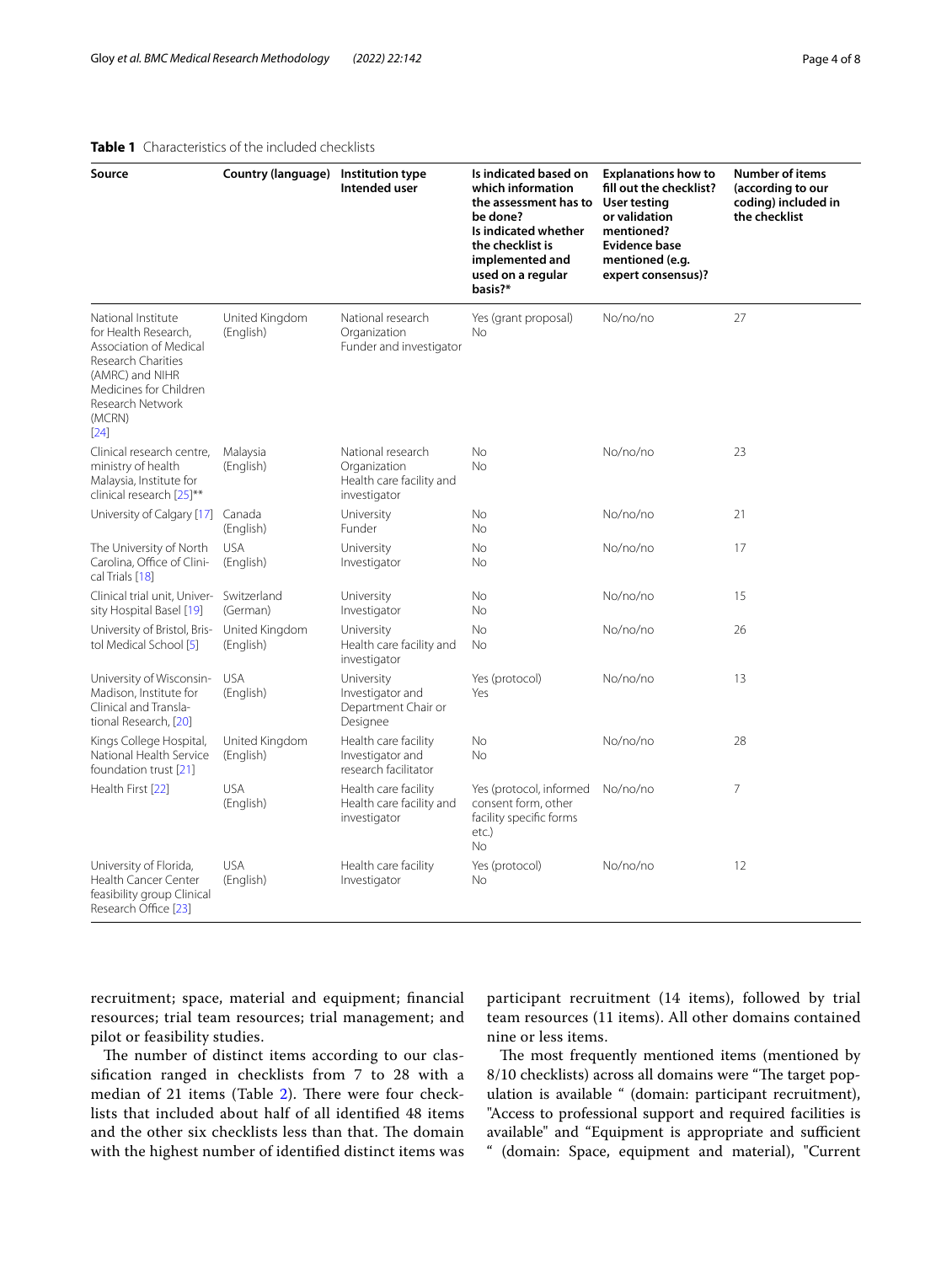# <span id="page-4-0"></span>**Table 2** List of identified items for study-level feasibility assessment of clinical trials

| Domain                           | Items                                                                                          | Number of checklists,<br>total = 10 [References] |
|----------------------------------|------------------------------------------------------------------------------------------------|--------------------------------------------------|
|                                  | 1. Regulation, review and oversight The clinical trial is compliant with local regulations     | 7 [5, 17-19, 21, 23, 25]                         |
|                                  | The study protocol has been (independently) peer reviewed                                      | 2[21, 23]                                        |
|                                  | Safety aspects are accommodated                                                                | 3 [20, 21, 23]                                   |
| 2. Participant recruitment       | The target population is available                                                             | 8 [5, 17, 18, 20-23, 25]                         |
|                                  | Competing trials are known                                                                     | 7 [5, 17, 18, 21, 23-25]                         |
|                                  | A recruitment rate is estimated                                                                | 6 [18, 19, 21-24]                                |
|                                  | Factors that hinder/have an impact on recruitment are known                                    | $5[5, 21, 23-25]$                                |
|                                  | The target sample size to recruit is known                                                     | 5 [5, 18, 19, 21, 22]                            |
|                                  | The study is interesting to others (e.g. physicians, co-investigators)                         | 5 [5, 18, 20, 21, 24]                            |
|                                  | Strategies and resources that are needed for recruitment are known                             | 4 [5, 17, 21, 24]                                |
|                                  | Routine data sources corroborate estimated recruitment rate or can facilitate recruit-<br>ment | 4 [5, 17, 23, 24]                                |
|                                  | Eligibility criteria are clear and realistic                                                   | 3 [17, 18, 25]                                   |
|                                  | Other sites are available, if necessary                                                        | 3 [17, 24, 25]                                   |
|                                  | Organisations and groups, relevant to recruitment, are known                                   | 2[5, 24]                                         |
|                                  | How the target sample size was calculated is known                                             | 2[5, 21]                                         |
|                                  | The necessary number of sites is known                                                         | 2[17, 19]                                        |
|                                  | The estimated recruitment rate(s) is/are reasonable                                            | 1[23]                                            |
| 3. Space, material and equipment | Access to professional support and required facilities is available                            | 8 [5, 17-19, 21, 22, 24, 25]                     |
|                                  | Equipment is appropriate and sufficient                                                        | 8 [5, 17-20, 22, 24, 25]                         |
|                                  | Working space is appropriate and sufficient to conduct the study                               | 6 [5, 17, 19, 21, 24, 25]                        |
|                                  | Study drug and comparator are available                                                        | 7 [17-21, 24, 25]                                |
|                                  | Storage room for study material is appropriate and sufficient                                  | 5 [5, 17, 19, 21, 25]                            |
|                                  | Secure storage room for study or patient documents/ recorded data is sufficient                | 6 [5, 17, 19 - 21, 25]                           |
|                                  | Access to relevant electronic systems are available                                            | $5[5, 18-21]$                                    |
| 4. Financial resources           | The budget is adequate                                                                         | 6 [17, 18, 20, 21, 23, 25]                       |
|                                  | Excess costs at sites are accommodated                                                         | 3[5, 21, 24]                                     |
|                                  | The budget for recruitment and follow-up visits is adequate                                    | 1[19]                                            |
| 5. Trial team resources          | Adequate staffing is identified and available within the trial period                          | $8[5, 17-21, 24, 25]$                            |
|                                  | Investigator / study team has time for study visits                                            | 5 [5, 17, 20, 21, 24, 25]                        |
|                                  | Investigator has time to complete the study                                                    | 4 [5, 21, 24, 25]                                |
|                                  | Training for staff is available                                                                | 4 [5, 18, 21, 24]                                |
|                                  | Investigator has appropriate experience                                                        | 3 [21, 24, 25]                                   |
|                                  | Investigator has time to supervise the trial team                                              | 4 [17, 20, 24, 25]                               |
|                                  | Investigator has time to check the data                                                        | 2[17, 25]                                        |
|                                  | Investigator has time to interact with the sponsor                                             | 2[17, 25]                                        |
|                                  | Work out of hours is accommodated                                                              | 2[5, 21]                                         |
|                                  | Investigator has capacity to recruit the patients                                              | 1[25]                                            |
| 6. Trial management              | Current standard of practice at trial site is compatible with trial protocol                   | 8 [5, 17, 18, 20-24]                             |
|                                  | The study schedule is reasonable                                                               | 4 [17, 18, 22, 25]                               |
|                                  | Specific patient related aspects are accommodated (e.g. children)                              | 3[21, 23, 24]                                    |
|                                  | The methods for site selection are known                                                       | 3[5, 20, 24]                                     |
|                                  | Project management considerations were made                                                    | 2[5, 19]                                         |
|                                  | Special vendor requirements are known                                                          | 2[18, 21]                                        |
|                                  | On-site management is available                                                                | 1[19]                                            |
|                                  | Clinical care for trial participants is coordinated and managed                                | 1[24]                                            |
|                                  | Assessment of outcomes is accommodated at sites                                                | 1[24]                                            |
| 7. Pilot or feasibility studies  | A pilot study was conducted                                                                    | 2[5, 24]                                         |
|                                  | All sites were included in the feasibility studies                                             | 1[24]                                            |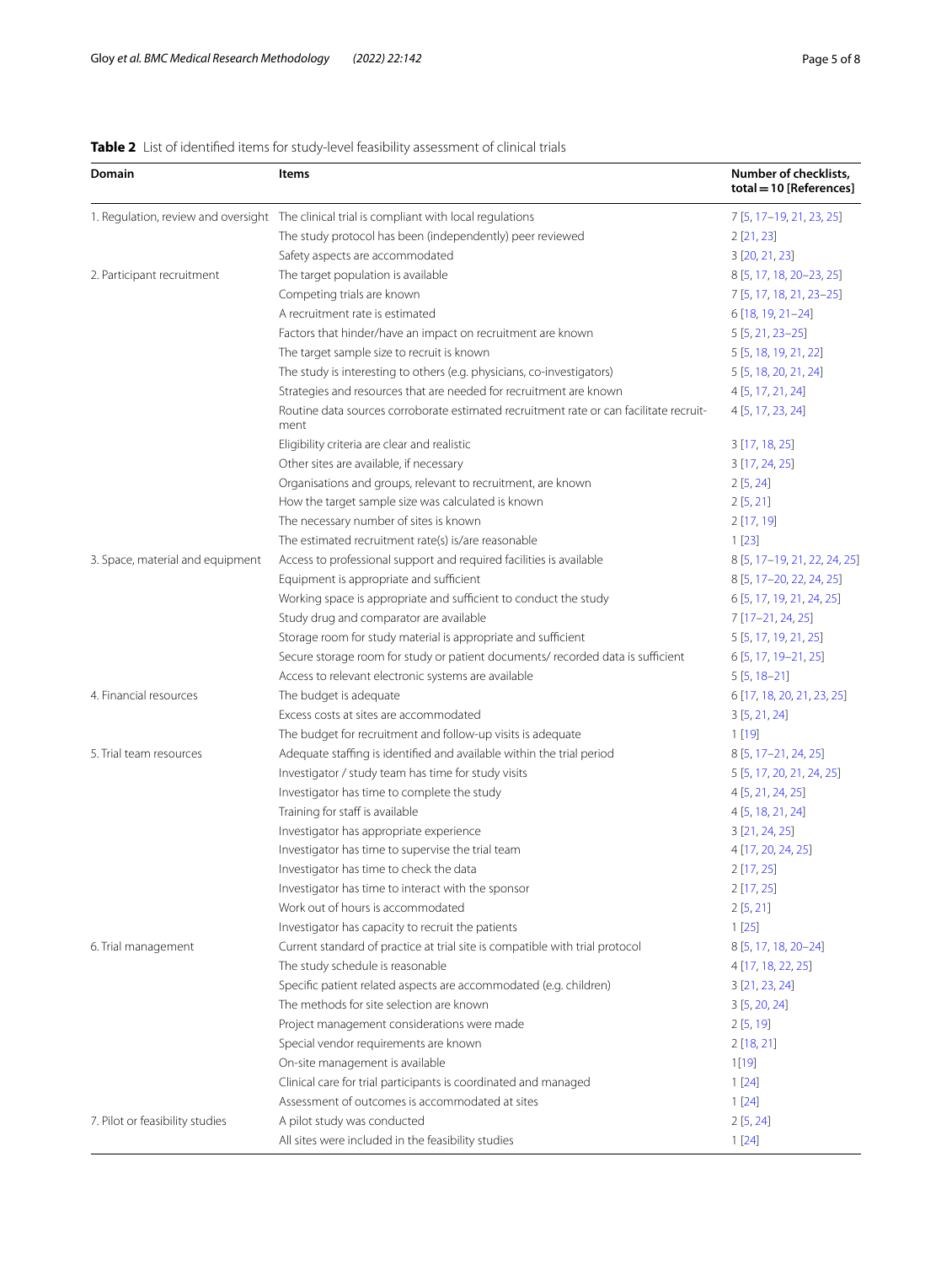standard practice at trial site(s) is compatible with trial protocol" (domain: Trial management), and "Adequate staffing is identified and available within the trial period" (domain: Trial team resources). Also frequent (mentioned by 7/10 checklist) were the items: "The clinical trial is compliant with local regulations", "Competing trials are known", "Study drug and comparator are available" and "Adequate staffing is identified and available within the trial period" (Table [2\)](#page-4-0).

#### **Discussion**

This scoping review found ten checklists issued by universities, national research organizations, or health care facilities that are publicly available to assess study level feasibility of clinical trials. We identifed 48 distinct items for trial feasibility assessment. The most frequently mentioned individual items were "The target population is available ", "Access to professional support and required facilities is available", "Equipment is appropriate and sufficient ", "Current standard practice at trial site(s) is compatible with trial protocol" and "Adequate stafng is identified and available within the trial period". The number of items difered considerably across feasibility checklists. Only four of the ten checklists contained about half of the identifed 48 items, the other fve checklists less than that. For only four of the identifed checklists the documentary basis (e.g. trial protocol) for the assessment was specifed, and for none of the checklists the choice of items was justifed or the way of compiling items explained. None of the available checklists appeared to be user-tested or validated. Thus, the validity, practicability of available trial feasibility checklists, and whether or not the implementation of such checklists indeed leads to more successful trial conduct appears uncertain. No single checklist is likely to cover all the items required to assess feasibility for every trial and is reliant on the user completing the checklist as intended [[26](#page-7-25)]. Furthermore, checking for feasibility during trial planning has to be seen in the context of a comprehensive framework of clinical research that covers all stages of a clinical trial, i.e. concept, planning and feasibility, conduct, analysis and interpretation, and reporting and knowledge translation [[27\]](#page-7-26). Trial success may also depend on these other phases. Thus, equivalent tools are conceivable for the other phases, too. For example, the implementation of a risk- based monitoring tool during trial conduct.

#### **Comparison to other literature**

Although there is substantial literature on feasibility studies, reporting guidelines, and since 2015 even an online journal fully dedicated to pilot and feasibility studies exists [\[6,](#page-7-5) [12,](#page-7-11) [28\]](#page-7-27), the actual assessment whether there is sufficient capacity and capability for the successful conduct and delivery of a clinical trial seems to be a neglected topic in the literature. We only found a single article of a publicly available feasibility checklist with our systematic literature search  $[5]$  $[5]$ . There are viewpoints, commentaries, or perspectives articles discussing diferent aspects of clinical trial feasibility without providing a practical checklist or describing scientifc work for a systematic tool development  $[3, 11, 15]$  $[3, 11, 15]$  $[3, 11, 15]$  $[3, 11, 15]$  $[3, 11, 15]$  $[3, 11, 15]$ . The here mentioned key factors for trial feasibility assessment largely overlap with the domains from our content analysis. Butryn et al., for instance, considered optimal resource allocation, operational efficiency, financial viability, and enrolment success as essential components for trial feasibility; and the success of each component is best achieved through close collaboration between the principal investigator, the research team, information technology specialists, and ancillary departments (e.g. radiology) [[3\]](#page-7-2). As a reaction to another prematurely discontinued RCT due to poor recruitment, an editorial by Maas raised the overdue question about criteria for pre-study feasibility assessment and suggested that clinical trial registries such as clinicaltrials.gov should consider requiring information about trial feasibility assessments [\[29](#page-7-28)]. Given the high prevalence of premature trial discontinuations due to recruitment or organisational problems [\[7](#page-7-6), [8](#page-7-7)], and the associated huge amount of wasted resources, it is surprising that the clinical trial community has not yet adequately responded to the obvious need for more efective trial feasibility assessment.

#### **Limitations**

Our scoping review has the following limitations: First, we might have missed available trial feasibility checklists despite our comprehensive search strategy including an internet search in addition to a literature search of two large electronic databases [[30\]](#page-7-29). We chose this approach, because we assumed that we had to rely on websites and online publications of research institutions. Inherent risks of searching the internet are selection bias (bubble efect) and the issue of limited reproducibility due to the non-transparent and non-consistent search algorithm by Google.com [[31\]](#page-7-30). Second, we focused only on publicly available checklists. Searching for unpublished checklists or tools would have required a diferent approach (e.g. survey of clinical trial stakeholders). However, in our opinion this is a minor limitation as we aimed to provide an overview of publicly available tools that can also be accessed by any stakeholder. Third, we could not assess the quality of the identifed checklists since we did not fnd any information on how they were developed. A detailed description of advantages and disadvantages of the diferent checklists would require comprehensive user testing, ideally using a sample of RCTs that are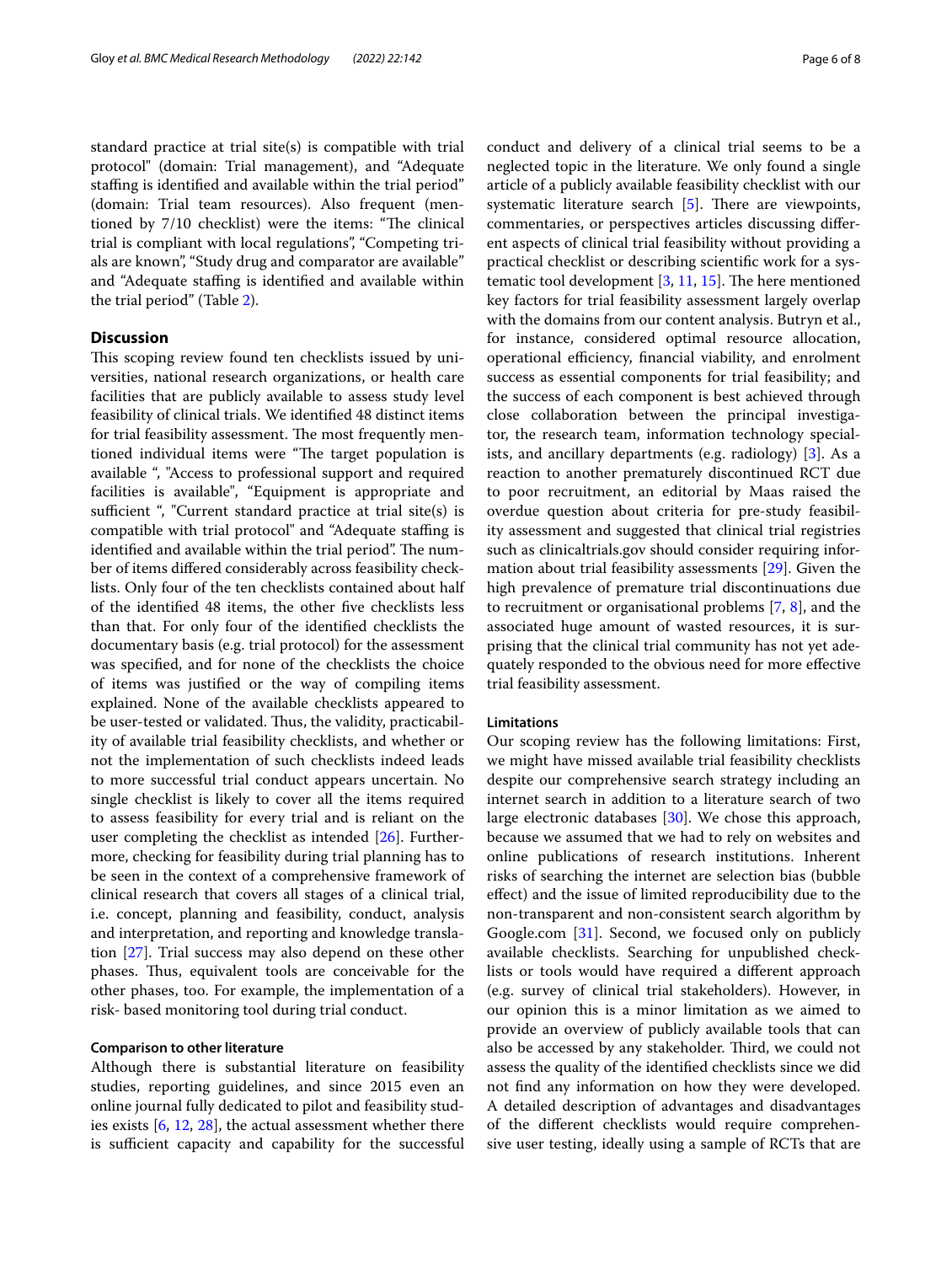currently in the planning phase. Fourth, the provided overview of suggested feasibility assessment items is not a recommendation for how an ideal checklist should look like (e.g. not all items might be relevant to trial success or some items may be missing) and is not ready to implement – it is rather a frst step for systematic and transparent tool development (see Future directions).

These limitations, however, are hardly relevant for our conclusion that user-tested and validated clinical trial feasibility assessment checklists or tools are lacking. We think that our search allowed us to identify the available checklists that an investigator would fnd who probably conducts less-extensive searches of the internet or literature databases.

#### **Future directions**

Our overview of suggested items for trial feasibility assessment may be used as a starting point for the systematic and transparent development of a reliable, valid, and user-friendly feasibility assessment tool involving relevant stakeholders such as trial investigators, trial support organizations, research ethics committees, and funding agencies. A large international group of stakeholders could frst examine whether there are any missing items, more or less important items (grading the importance of items) and bring forward feasibility checklists or tools that are not publicly available. A resultant item list could then undergo a consensus process across stakeholders using the Delphi technique to determine which items need to be considered in an efective trial feasibility checklist and how assessment results should be applied. Subsequently, empirical user testing and validation work is important. A similar tool development process has recently been successfully completed for an assess-ment of subgroup effect credibility [\[32\]](#page-7-31). Finally, evidence needed to be generated (e.g. a cohort of trials either randomised to using a feasibility checklist or not) in order to investigate whether the implementation of a feasibility checklist indeed leads to more successful trial conduct (e.g. measured by enrolment success). Furthermore, empirical research needs to establish how trial success is associated with individual items that appear relevant for study level feasibility. It might well be that some of these items are gatekeepers and, thus, more important than others for trial success (e.g. whether or not a pilot trial was conducted).

#### **Conclusions**

This scoping review identified ten publicly available checklists to assess the feasibility of RCTs. None of the available checklists appeared to be user-tested or validated. We extracted 48 distinct items for trial feasibility assessment that can be grouped into seven categories.

Our results only describe the currently available checklists and suggested assessment items, and we make no recommendations at this stage of the project on how to assess the feasibility of a clinical trial. Instead, we provide the evidence-base for the transparent development of an improved checklist or tool for trial feasibility assessment, including user testing and validation and encourage relevant stakeholders, e.g. university hospitals, research ethics committees, funding agencies to get involved.

#### **Supplementary Information**

The online version contains supplementary material available at [https://doi.](https://doi.org/10.1186/s12874-022-01617-6) [org/10.1186/s12874-022-01617-6](https://doi.org/10.1186/s12874-022-01617-6).

<span id="page-6-1"></span><span id="page-6-0"></span>**Additional fle 1. Additional fle 2.**

**Acknowledgements**

Not applicable.

#### **Authors' contributions**

Viktoria Gloy: Conceptualization, Data curation, Formal analysis, Methodology, Writing—original draft. Benjamin Speich: Data curation, analysis, Writingreview and editing. Alexandra Griessbach: Data curation, Writing- review and editing. Ala Taji Heravi: Data curation, Writing- review and editing. Alexandra Schulz: Data curation, Writing- review and editing. Thomas Fabbro: Data curation, Writing- review and editing. Christiane Pauli Magnus: Data curation, Writing- review and editing. Stuart McLennan: Data curation, Analysis, Writingreview and editing. Wendy Bertram: Data curation, Analysis, Writing- review and editing. Matthias Briel: Conceptualization, Data curation, Analysis, Writingreview and editing. The author(s) read and approved the fnal manuscript.

#### **Funding**

Benjamin Speich is supported by a return grant from the Swiss National Science Foundation (P300PB\_177933). The funders had no role in study design, data collection and analysis, decision to publish, or preparation of the manuscript.

#### **Availability of data and materials**

Details on the information search and the Preferred Reporting Items for Systematic reviews and Meta-Analyses extension for Scoping Reviews (PRISMA-ScR) Checklist can be found in a [Supplementary information fle.](#page-6-0) The raw data can be found in a [Supplementary excel fle](#page-6-1).

#### **Declarations**

**Ethics approval and consent to participate** Not applicable.

#### **Consent for publication**

All authors read and approved the fnal manuscript and gave their consent for publication.

#### **Competing interests**

All authors have declared that no competing interests exist.

#### **Author details**

<sup>1</sup> Basel Institute for Clinical Epidemiology and Biostatistics, Department of Clinical Research, University of Basel and University Hospital Basel, Spitalstrasse 12, 4031 Basel, Switzerland. <sup>2</sup> Centre for Statistics in Medicine, Nuffield Department of Orthopaedics, Rheumatology and Musculoskeletal Sciences, University of Oxford, Oxford, UK.<sup>3</sup> Clinical Trials Center, University Hospital Zurich, Zurich, Switzerland. <sup>4</sup> Swiss Tropical and Public Health Institute, Basel, Switzerland.<br><sup>5</sup> Clinical Trial Unit, Department of Clinical Besearch, University Hospital Bas <sup>5</sup> Clinical Trial Unit, Department of Clinical Research, University Hospital Basel,